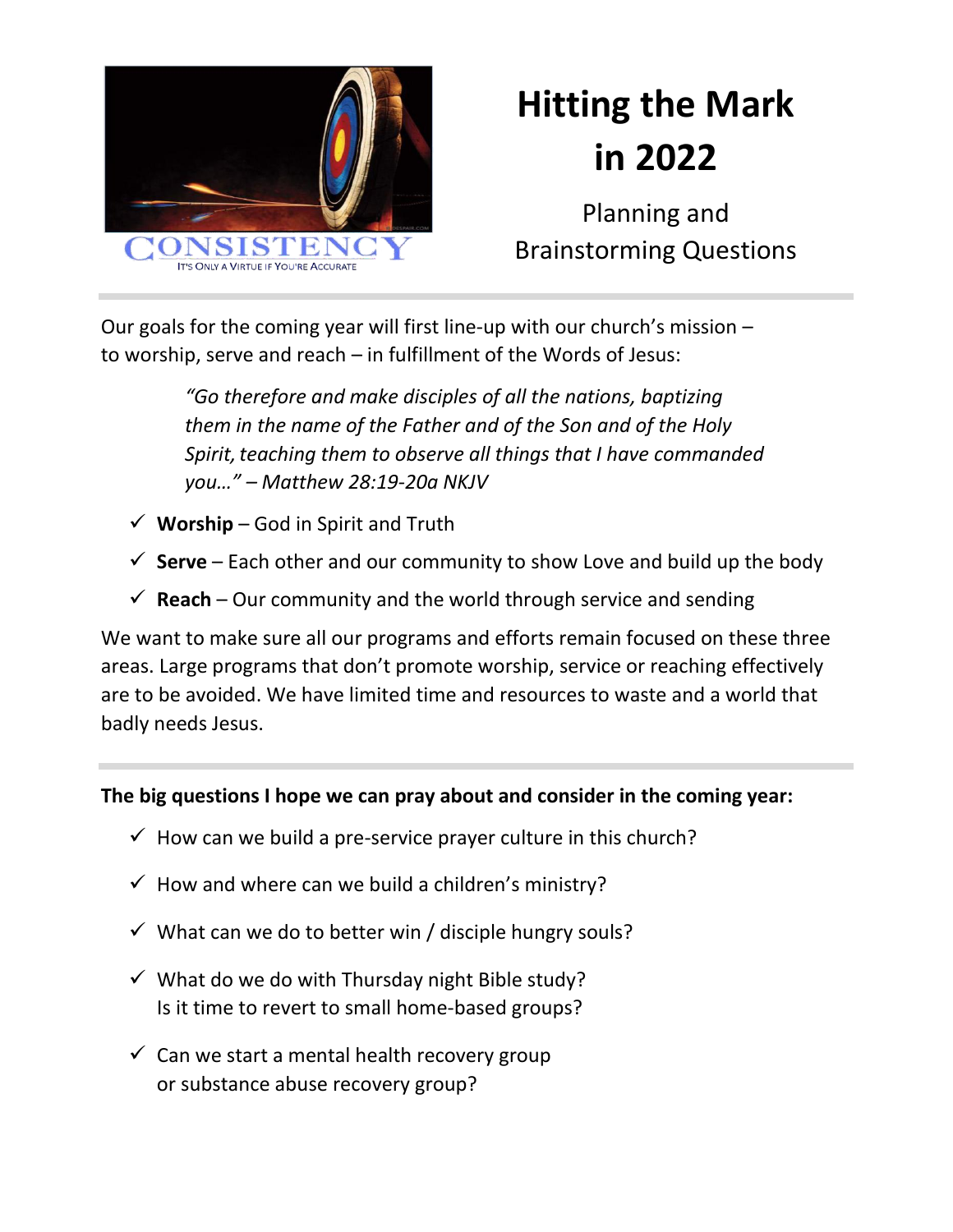THIS YEAR I WANT TO BE MORE LIKE ESUS: - Hang out with sinners. - Upset religious people. - Tell stories that make people think. -Choose unpopular friends. - Be Kind, loving and merciful. - Take naps on boats.

In case you were wondering, this is my personal growth plan for the coming year… (I am 50% kidding about this one)

- Pastor Scott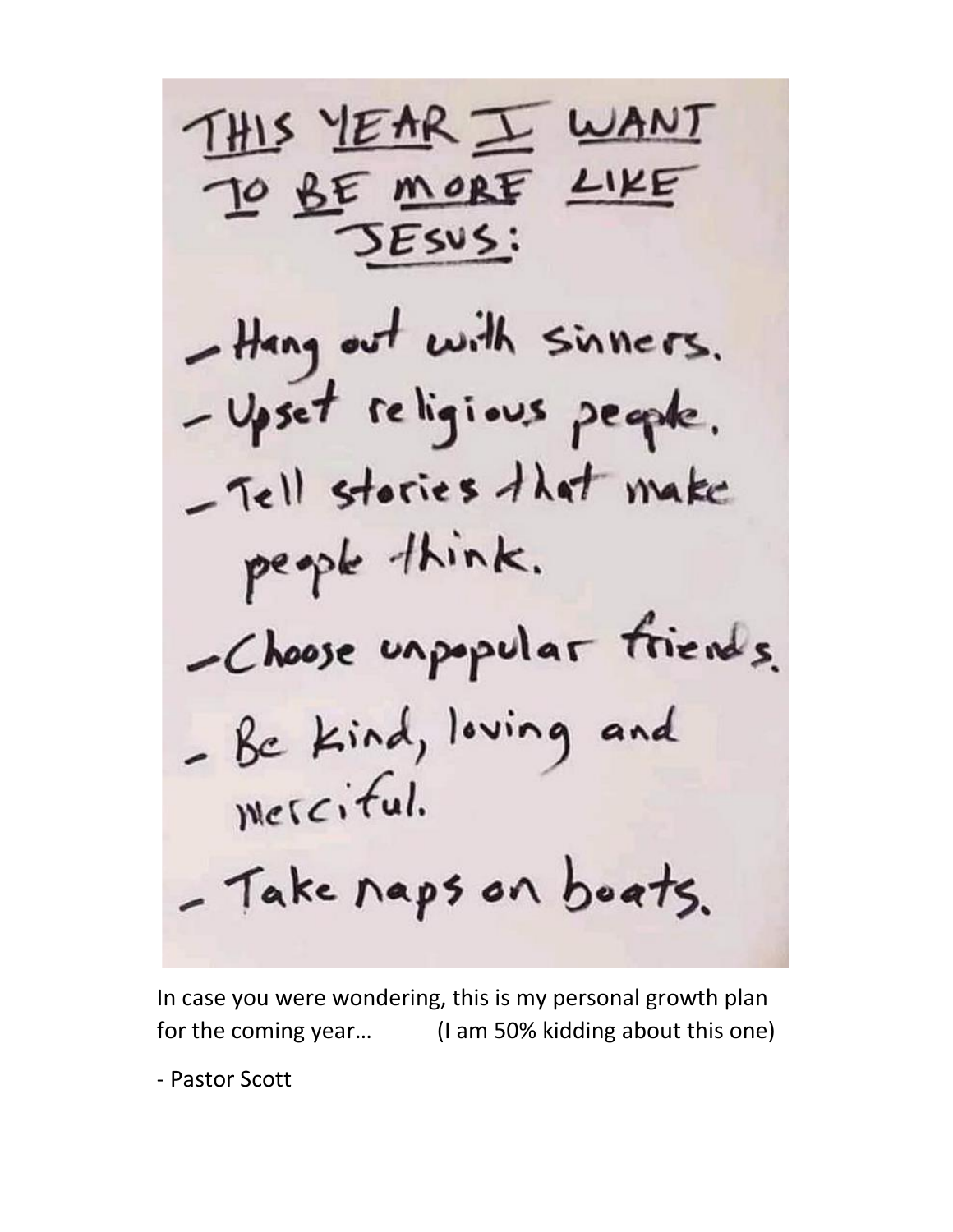

## **Hitting the Mark in 2022**

Quick Church Survey

Your Name:

#### **Please return this to Pastor Scott or Sis Kendra as soon as possible…**

We are considering splitting up our Thursday Bible Study and returning to Home Fellowship Groups including one on Thursday night. HFGs would still have an excellent meal and above-average Bible study each night.

|  | 1) How likely would you attend an HFG in one of our homes weekly?                                                  |                   |                 |                                                                            |  |  |  |  |
|--|--------------------------------------------------------------------------------------------------------------------|-------------------|-----------------|----------------------------------------------------------------------------|--|--|--|--|
|  | $\Box$ Very Likely                                                                                                 | $\Box$ Probably   | $\Box$ Rarely   | $\Box$ Not Happening                                                       |  |  |  |  |
|  |                                                                                                                    |                   |                 |                                                                            |  |  |  |  |
|  | 2) We would be looking at doing multiple groups,                                                                   |                   |                 |                                                                            |  |  |  |  |
|  | which of the following could work for your schedule and household?                                                 |                   |                 |                                                                            |  |  |  |  |
|  | (please check more than one if they would fit)                                                                     |                   |                 |                                                                            |  |  |  |  |
|  | $\Box$ Wednesday Night $\Box$ Thursday Night                                                                       |                   |                 | $\Box$ Saturday Morning                                                    |  |  |  |  |
|  |                                                                                                                    |                   |                 |                                                                            |  |  |  |  |
|  | 3) How interested would you be to host a Home Fellowship Group (HFG)<br>or a small group Bible study in your home? |                   |                 |                                                                            |  |  |  |  |
|  |                                                                                                                    |                   |                 |                                                                            |  |  |  |  |
|  | $\Box$ Very Interest                                                                                               | $\Box$ Interested | $\Box$ Doubtful | $\Box$ Not Possible                                                        |  |  |  |  |
|  |                                                                                                                    |                   |                 |                                                                            |  |  |  |  |
|  |                                                                                                                    |                   |                 | 4) How interested would you be to participate in a small group Bible study |  |  |  |  |

**or personal Bible study to learn more Bible and support a Bible study** that could become a larger group later? This would be a weekly commitment.  $\Box$  Very Interest  $\Box$  Maybe?  $\Box$  That's too much church for me now...

\_\_\_\_\_\_\_\_\_\_\_\_\_\_\_\_\_\_\_\_\_\_\_\_\_\_\_\_\_\_\_\_\_\_\_\_\_\_\_\_\_\_\_\_\_\_\_\_\_\_\_\_\_\_\_\_\_\_\_\_\_

\_\_\_\_\_\_\_\_\_\_\_\_\_\_\_\_\_\_\_\_\_\_\_\_\_\_\_\_\_\_\_\_\_\_\_\_\_\_\_\_\_\_\_\_\_\_\_\_\_\_\_\_\_\_\_\_\_\_\_\_\_

5) Do you have any other thoughts or ideas on how we can grow in our mid-week Bible studies and fellowship?